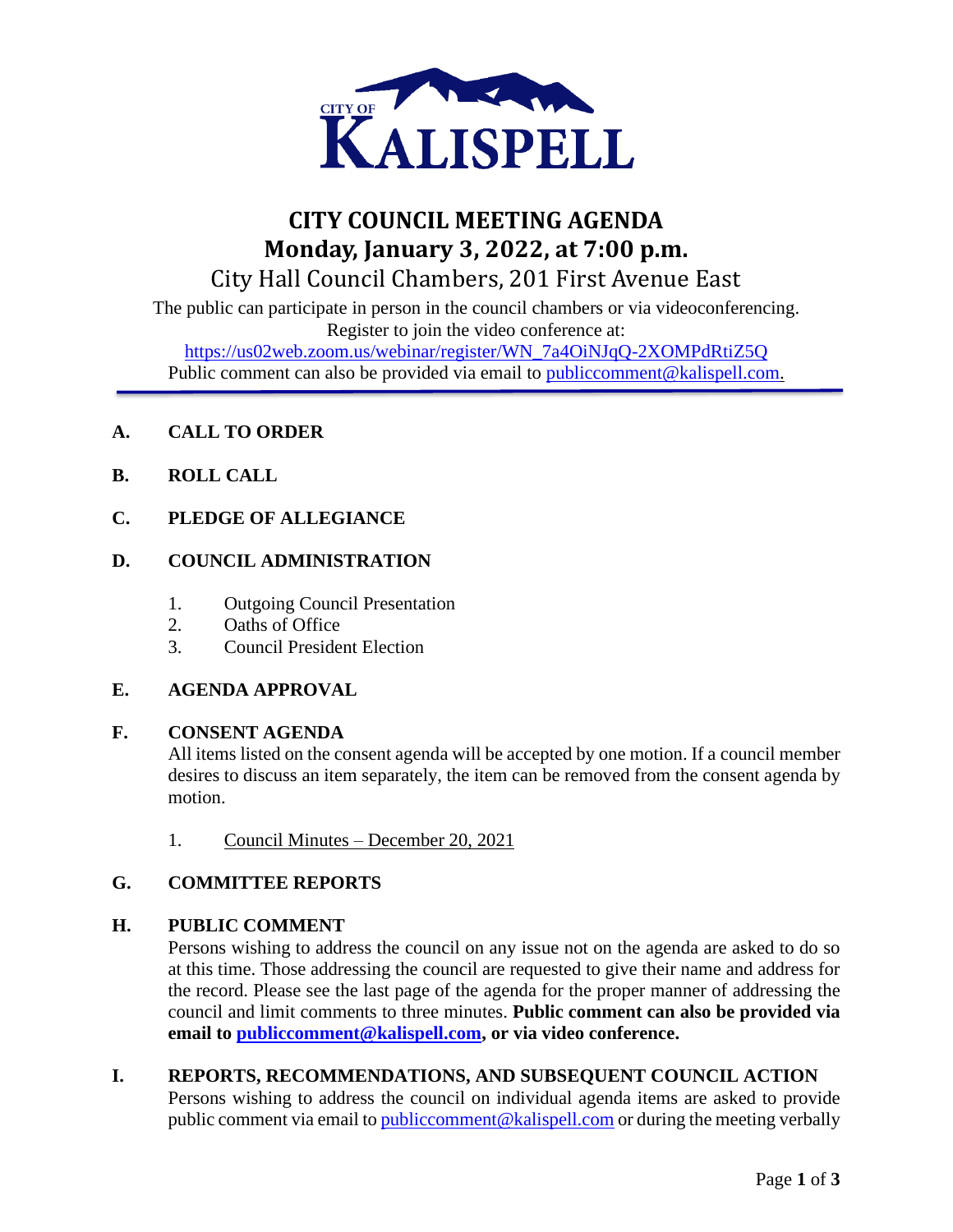Kalispell City Council Agenda, January 3, 2022

in council chambers or via the online meeting. Please provide your name and address for the record.

1. Economic Revolving Loan Fund Committee Appointment This item considers the appointment of Daniel James to the Economic Revolving Loan Fund Committee.

# **J. CITY MANAGER, COUNCIL, AND MAYOR REPORTS (No Action)**

## **K. ADJOURNMENT**

#### **L. RECEPTION**

Please join us to thank outgoing Council members Tim Kluesner and Kyle Waterman for their service on the Council and welcome new Council members Jed Fisher and Jessica Dahlman.

# **UPCOMING SCHEDULE / FOR YOUR INFORMATION**

**City Offices Closed –** December 31, 2021 – New Year's Holiday

**Next Work Session** – January 10, 2022, at 7:00 p.m. – Council Chambers

**City Offices Closed** – January 17, 2022 – Martin Luther King Jr. Day

**Next Regular Meeting –** TUESDAY, January 18, 2022, at 7:00 p.m. – Council Chambers

Watch City Council sessions live on Charter Cable Channel 190 or online at the [Meetings on](http://www.kalispell.com/mayor_and_city_council/meetings.php)  [Demand](http://www.kalispell.com/mayor_and_city_council/meetings.php) tab at [www.kalispell.com.](http://www.kalispell.com/)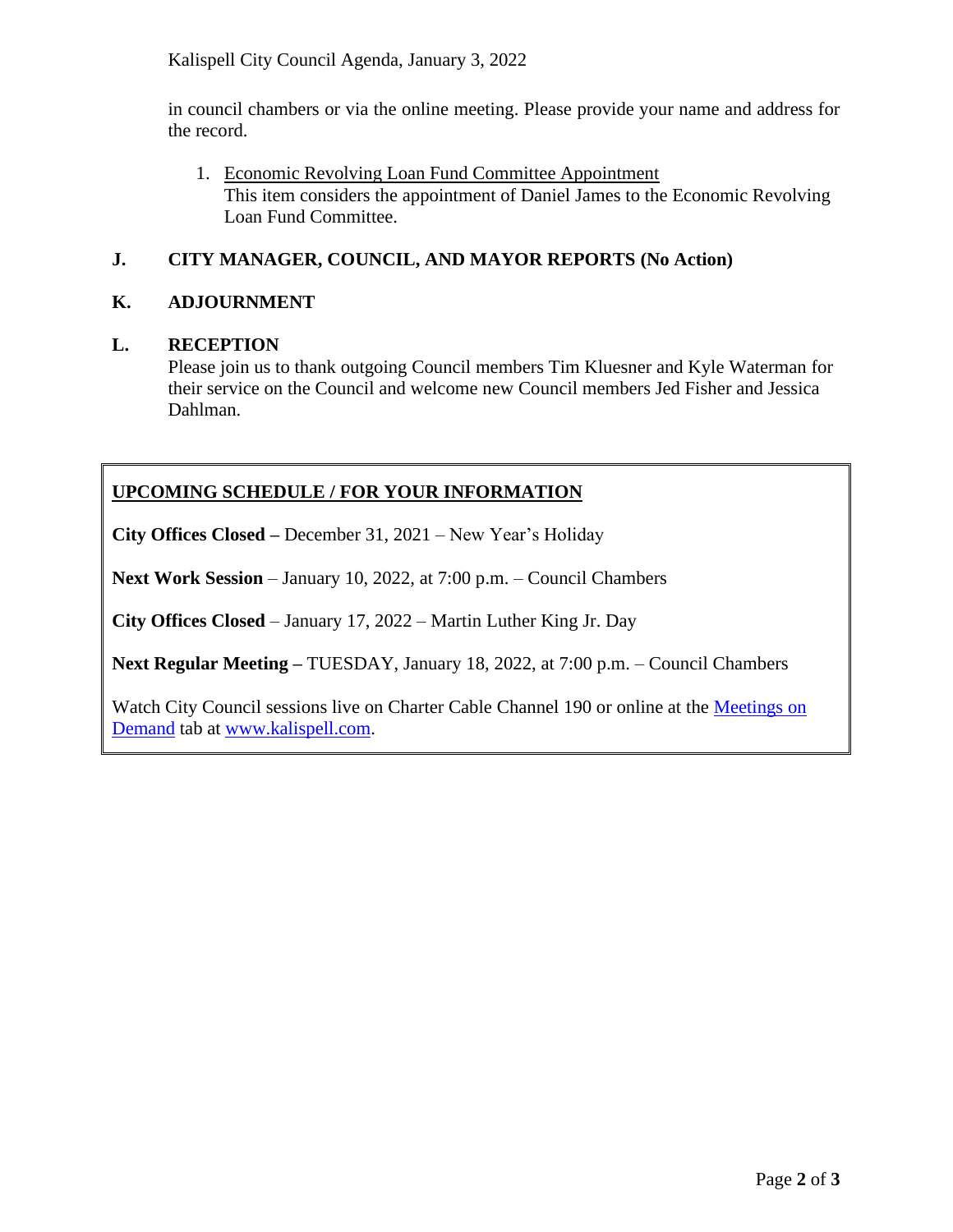#### **ADMINISTRATIVE CODE Adopted July 1, 1991**

#### **Section 2-20 Manner of Addressing Council**

- a. Each person not a Council member shall address the Council, at the time designated in the agenda or as directed by the Council, by stepping to the podium or microphone, giving that person's name and address in an audible tone of voice for the record, and unless further time is granted by the Council, shall limit the address to the Council to three minutes.
- b. All remarks shall be addressed to the Council as a body and not to any member of the Council or Staff.
- c. No person, other than the Council and the person having the floor, shall be permitted to enter into any discussion either directly or through a member of the Council, without the permission of the Presiding Officer.
- d. No question shall be asked of individuals except through the Presiding Officer.

#### **PRINCIPLES FOR CIVIL DIALOGUE Adopted by Resolution 5180 on February 5, 2007**

- We provide a safe environment where individual perspectives are respected, heard, and acknowledged.
- We are responsible for respectful and courteous dialogue and participation.
- We respect diverse opinions as a means to find solutions based on common ground.
- We encourage and value broad community participation.
- We encourage creative approaches to engage in public participation.
- We value informed decision-making and take personal responsibility to educate and be educated.
- $\blacksquare$  We believe that respectful public dialogue fosters healthy community relationships, understanding, and problem solving.
- We acknowledge, consider and respect the natural tensions created by collaboration, change, and transition.
- $\blacksquare$  We follow the rules & guidelines established for each meeting.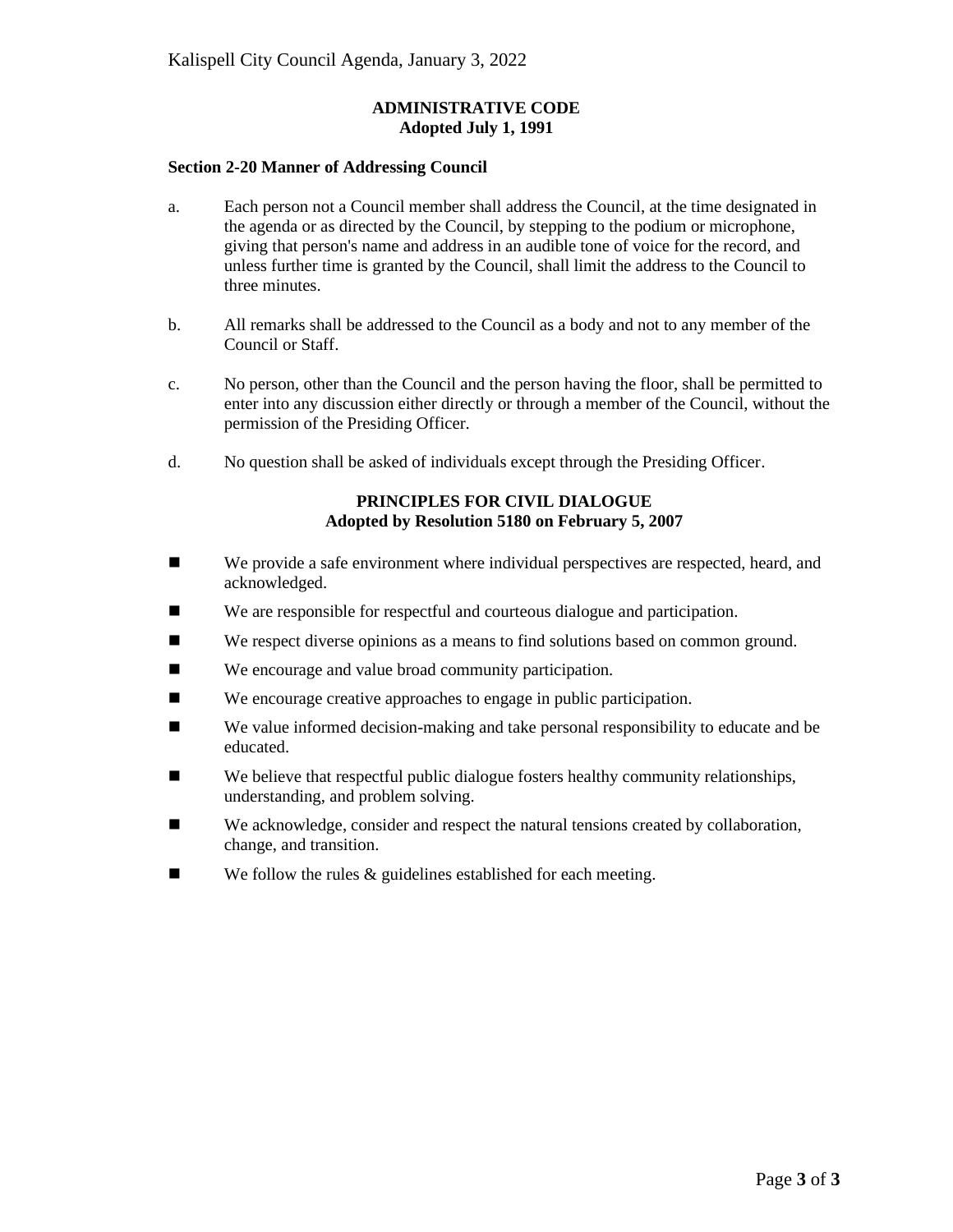

# **CITY COUNCIL DRAFT MEETING MINUTES Monday, December 20, 2021, at 7:00 p.m.** City Hall Council Chambers, 201 First Avenue East

The public was able to participate in person in the council chambers or via videoconferencing. Public comment was also available via email to **publiccomment@kalispell.com.** 

> **Video of this meeting with time stamped minutes can be found at: [https://www.kalispell.com/480/Meeting-Videos.](https://www.kalispell.com/480/Meeting-Videos)**

# **A. [CALL TO ORDER](avca:adecaded-7be1-40ff-98f1-71bc64f901f6@00:01:49)**

Mayor Johnson called the meeting to order at 7 p.m.

## **B. ROLL CALL**

Mayor - [Mark Johnson: Present](avca:adecaded-7be1-40ff-98f1-71bc64f901f6@00:01:54) Council Member - [Kari Gabriel: Absent](avca:adecaded-7be1-40ff-98f1-71bc64f901f6@00:01:54) Council Member - [Sandy Carlson: Present](avca:adecaded-7be1-40ff-98f1-71bc64f901f6@00:01:54) Council Member - [Sam Nunnally: Present](avca:adecaded-7be1-40ff-98f1-71bc64f901f6@00:01:54) Council Chair - [Chad Graham: Present](avca:adecaded-7be1-40ff-98f1-71bc64f901f6@00:01:54) Council Member - [Kyle Waterman: Present](avca:adecaded-7be1-40ff-98f1-71bc64f901f6@00:01:54) Council Member - [Sid Daoud: Present](avca:adecaded-7be1-40ff-98f1-71bc64f901f6@00:01:54) Council Member - [Tim Kluesner: Present](avca:adecaded-7be1-40ff-98f1-71bc64f901f6@00:01:54) Council Member - [Ryan Hunter: Absent](avca:adecaded-7be1-40ff-98f1-71bc64f901f6@00:01:54)

Staff present in Council Chambers included City Manager Doug Russell, City Attorney Charles Harball, City Clerk Aimee Brunckhorst, Development Services Director Jarod Nygren, Senior Planner P.J. Sorensen, and Police Chief Doug Overman.

## **C. PLEDGE OF ALLEGIANCE**

# **D. [AGENDA APPROVAL](avca:adecaded-7be1-40ff-98f1-71bc64f901f6@00:02:53)**

**Motion and Vote to approve the agenda as submitted.**

Council Member - [Sid Daoud: Motion](avca:adecaded-7be1-40ff-98f1-71bc64f901f6@00:03:09) Council Member - [Sam Nunnally: 2nd](avca:adecaded-7be1-40ff-98f1-71bc64f901f6@00:03:09) Mayor - [Mark Johnson: Approve](avca:adecaded-7be1-40ff-98f1-71bc64f901f6@00:03:09) Council Member - [Kari Gabriel: Absent](avca:adecaded-7be1-40ff-98f1-71bc64f901f6@00:03:09) Council Member - [Sandy Carlson: Approve](avca:adecaded-7be1-40ff-98f1-71bc64f901f6@00:03:09) Council Member - [Sam Nunnally: Approve](avca:adecaded-7be1-40ff-98f1-71bc64f901f6@00:03:09) Council Chair - [Chad Graham: Approve](avca:adecaded-7be1-40ff-98f1-71bc64f901f6@00:03:09) Council Member - [Kyle Waterman: Approve](avca:adecaded-7be1-40ff-98f1-71bc64f901f6@00:03:09)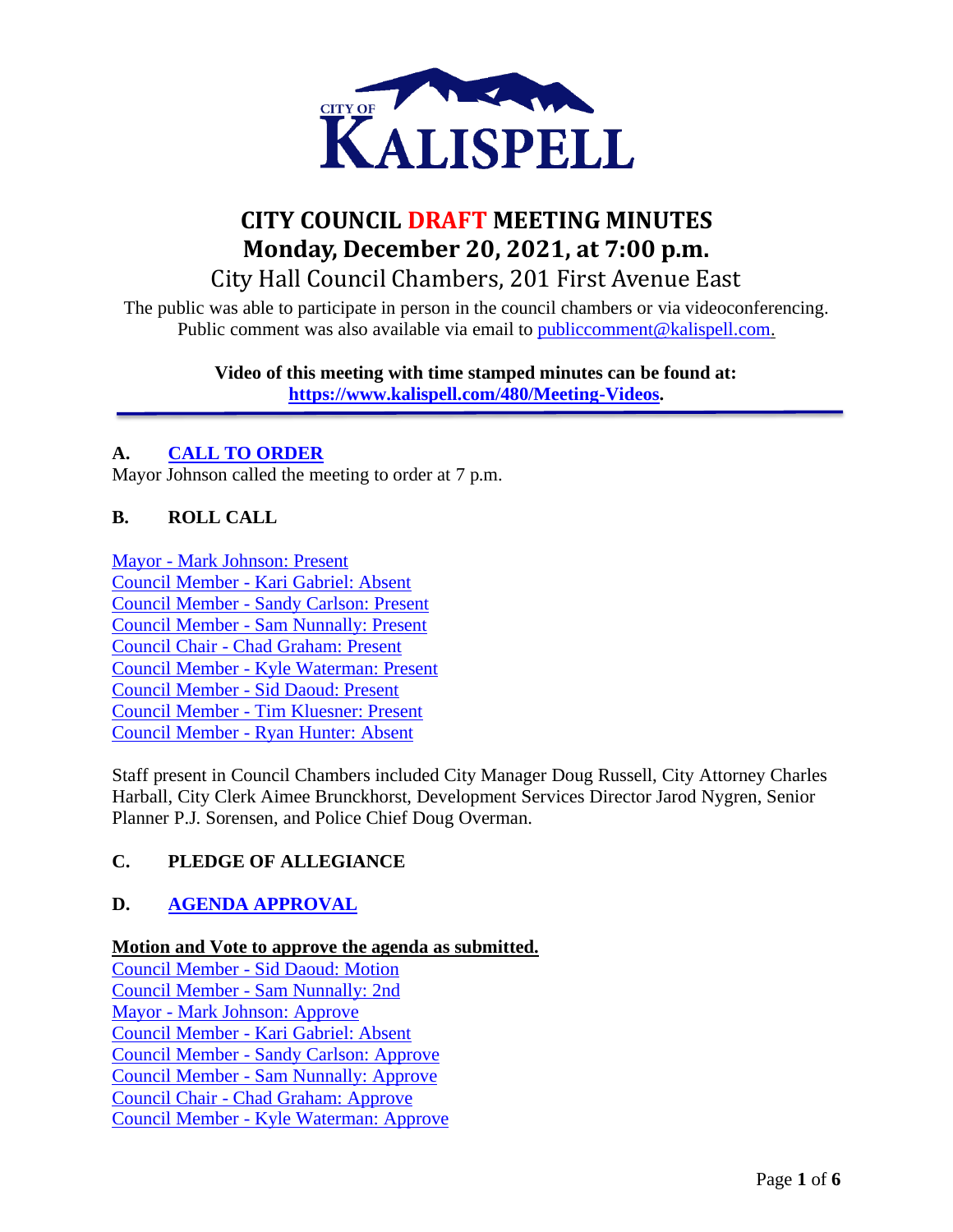Council Member - [Sid Daoud: Approve](avca:adecaded-7be1-40ff-98f1-71bc64f901f6@00:03:09) Council Member - [Tim Kluesner: Approve](avca:adecaded-7be1-40ff-98f1-71bc64f901f6@00:03:09) Council Member - [Ryan Hunter: Absent](avca:adecaded-7be1-40ff-98f1-71bc64f901f6@00:03:09) **The motion passed unanimously on voice vote with Councilors Hunter and Gabriel absent.**

## **E. [CONSENT AGENDA](avca:adecaded-7be1-40ff-98f1-71bc64f901f6@00:03:14)**

All items listed on the consent agenda will be accepted by one motion. If a council member desires to discuss an item separately, the item can be removed from the consent agenda by motion.

- 1. Council Minutes December 6, 2021
- 2. Ordinance 1869 Second Reading Ward Map Redistricting Staff recommends approval of Ordinance 1869 that realigns the Ward boundaries to reflect the population increase and shift within the City as evidenced by the Census 2020 data.
- 3. Ordinance 1870 Second Reading Bish's RV Planned Unit Developmen[t](file:///C:/AVCA%20Backup/2021-12-20/City%20Council%20Meeting_2021-12-20_07-00-13%20PM/E3.%20Bish)  $\overline{L}$ Staff recommends approval of an application from Bish's RV for a Commercial Planned Unit Development overlay on 20.94 acres at 3100 Highway 93 South.

#### [Public Comment](avca:adecaded-7be1-40ff-98f1-71bc64f901f6@00:04:00)

Mayor Johnson opened public comment on the consent agenda. Seeing none, he closed public comment.

## **Motion and Vote to approve the consent agenda as presented.**

Council Member - [Tim Kluesner: Motion](avca:adecaded-7be1-40ff-98f1-71bc64f901f6@00:04:40) Council Member - [Sandy Carlson: 2nd](avca:adecaded-7be1-40ff-98f1-71bc64f901f6@00:04:40) Mayor - [Mark Johnson: Approve](avca:adecaded-7be1-40ff-98f1-71bc64f901f6@00:04:40) Council Member - [Kari Gabriel: Absent](avca:adecaded-7be1-40ff-98f1-71bc64f901f6@00:04:40) Council Member - [Sandy Carlson: Approve](avca:adecaded-7be1-40ff-98f1-71bc64f901f6@00:04:40) Council Member - [Sam Nunnally: Approve](avca:adecaded-7be1-40ff-98f1-71bc64f901f6@00:04:40) Council Chair - [Chad Graham: Approve](avca:adecaded-7be1-40ff-98f1-71bc64f901f6@00:04:40) Council Member - [Kyle Waterman: Approve](avca:adecaded-7be1-40ff-98f1-71bc64f901f6@00:04:40) Council Member - [Sid Daoud: Approve](avca:adecaded-7be1-40ff-98f1-71bc64f901f6@00:04:40) Council Member - [Tim Kluesner: Approve](avca:adecaded-7be1-40ff-98f1-71bc64f901f6@00:04:40) Council Member - [Ryan Hunter: Absent](avca:adecaded-7be1-40ff-98f1-71bc64f901f6@00:04:40) **The motion passed unanimously on roll call vote with Councilors Hunter and Gabriel** 

# **absent.**

# **F. COMMITTEE REPORTS - None.**

## **G. [PUBLIC COMMENT](avca:adecaded-7be1-40ff-98f1-71bc64f901f6@00:04:46)**

Persons wishing to address the council on any issue not on the agenda were asked to do so at this time. **Public comment was also available via email to [publiccomment@kalispell.com,](mailto:publiccomment@kalispell.com) or via video conference.**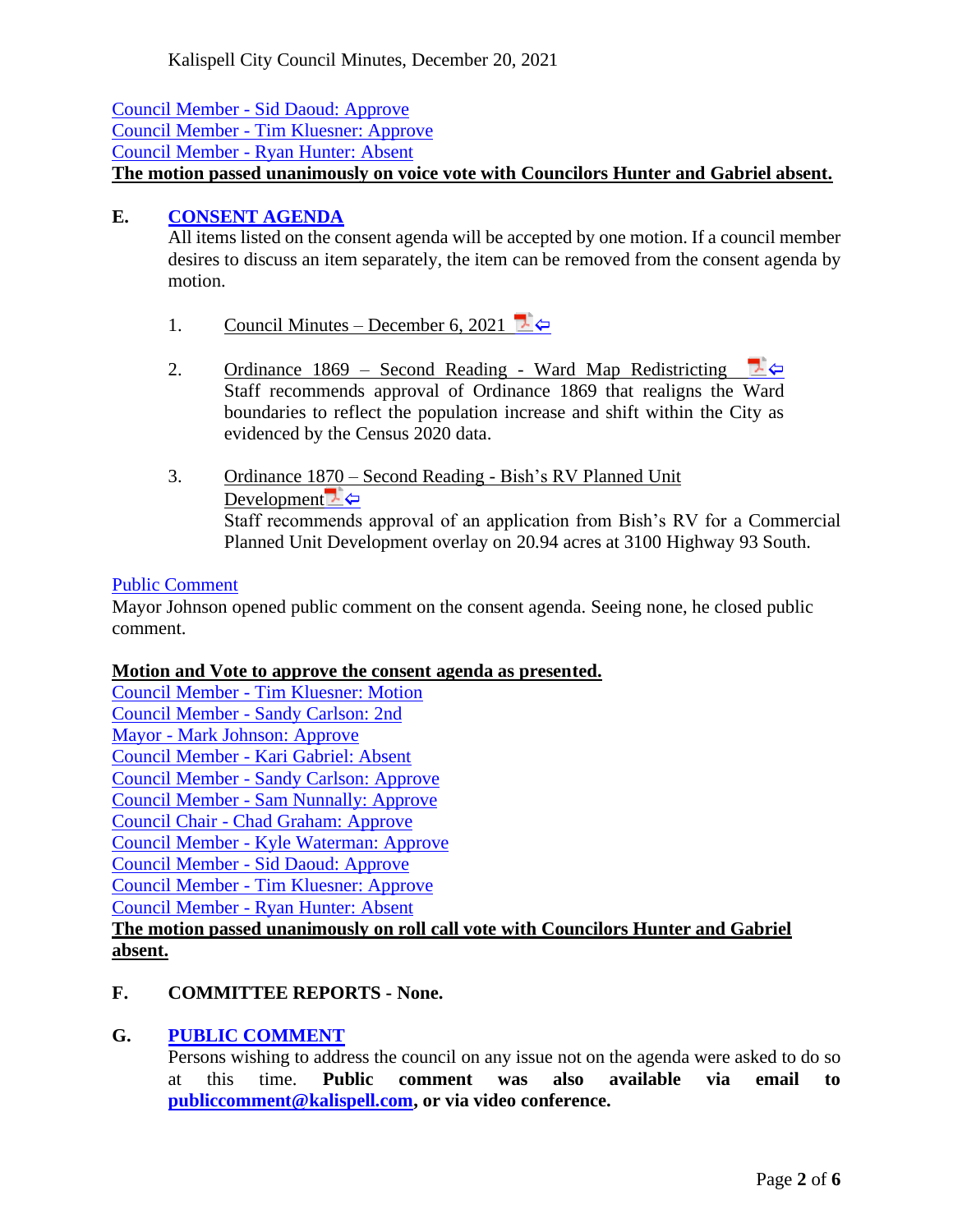Kalispell City Council Minutes, December 20, 2021

Mayor Johnson opened general public comment. Seeing none, he closed public comment.

Public comment sent to public comment@kalispell.com can be found at: [https://time.ci.kalispell.mt.us/WebLink/Browse.aspx?id=128274&dbid=0&repo=Kalispell.](https://time.ci.kalispell.mt.us/WebLink/Browse.aspx?id=128274&dbid=0&repo=Kalispell)

# **H. REPORTS, RECOMMENDATIONS, [AND SUBSEQUENT COUNCIL ACTION](avca:adecaded-7be1-40ff-98f1-71bc64f901f6@00:05:05)**

1. Stillwater Crossing Final Plat and Subdivision Improvement Agreement Staff recommends approval of a final plat request and subdivision improvement agreement from WGM Group for a 2-lot subdivision on 13.55 acres at 430 Stillwater Road.

Senior Planner P.J. Sorensen provided the staff report on this application.

Councilor Kluesner began questions for staff related to timing of phasing.

[00:07:35](avca:adecaded-7be1-40ff-98f1-71bc64f901f6@00:07:35) Councilor Daoud continued questions.

#### [Public Comment](avca:adecaded-7be1-40ff-98f1-71bc64f901f6@00:07:58)

Mayor Johnson opened public comment. Seeing none, Johnson closed public comment.

#### [00:08:06](avca:adecaded-7be1-40ff-98f1-71bc64f901f6@00:08:06)

## **Motion and Vote to approve the final plat and subdivision improvement agreement for Stillwater Crossing Phases 2 and 3.** Council Member - [Sam Nunnally: Motion](avca:adecaded-7be1-40ff-98f1-71bc64f901f6@00:08:42) Council Member - [Kyle Waterman: 2nd](avca:adecaded-7be1-40ff-98f1-71bc64f901f6@00:08:42) Mayor - [Mark Johnson: Approve](avca:adecaded-7be1-40ff-98f1-71bc64f901f6@00:08:42) Council Member - [Kari Gabriel: Absent](avca:adecaded-7be1-40ff-98f1-71bc64f901f6@00:08:42) Council Member - [Sandy Carlson: Approve](avca:adecaded-7be1-40ff-98f1-71bc64f901f6@00:08:42) Council Member - [Sam Nunnally: Approve](avca:adecaded-7be1-40ff-98f1-71bc64f901f6@00:08:42) Council Chair - [Chad Graham: Approve](avca:adecaded-7be1-40ff-98f1-71bc64f901f6@00:08:42) Council Member - [Kyle Waterman: Approve](avca:adecaded-7be1-40ff-98f1-71bc64f901f6@00:08:42) Council Member - [Sid Daoud: Approve](avca:adecaded-7be1-40ff-98f1-71bc64f901f6@00:08:42) Council Member - [Tim Kluesner: Approve](avca:adecaded-7be1-40ff-98f1-71bc64f901f6@00:08:42) Council Member - [Ryan Hunter: Absent](avca:adecaded-7be1-40ff-98f1-71bc64f901f6@00:08:42) **The motion passed unanimously on roll call vote with Councilors Hunter and Gabriel absent.**

2. Northland Phase 5D Final Plat [and Subdivision Improvement Agreement](avca:adecaded-7be1-40ff-98f1-71bc64f901f6@00:08:51)  $\blacktriangleright$ Staff recommends approval of a final plat request and subdivision improvement agreement from WGM Group for a 40-lot residential subdivision on 7.71 acres at the western end of Northridge Drive.

Senior Planner P.J. Sorensen provided the staff report on this application.

[00:11:05](avca:adecaded-7be1-40ff-98f1-71bc64f901f6@00:11:05) Councilor Kluesner asked about how parks-in-lieu funds can be utilized.

[Public Comment](avca:adecaded-7be1-40ff-98f1-71bc64f901f6@00:11:57)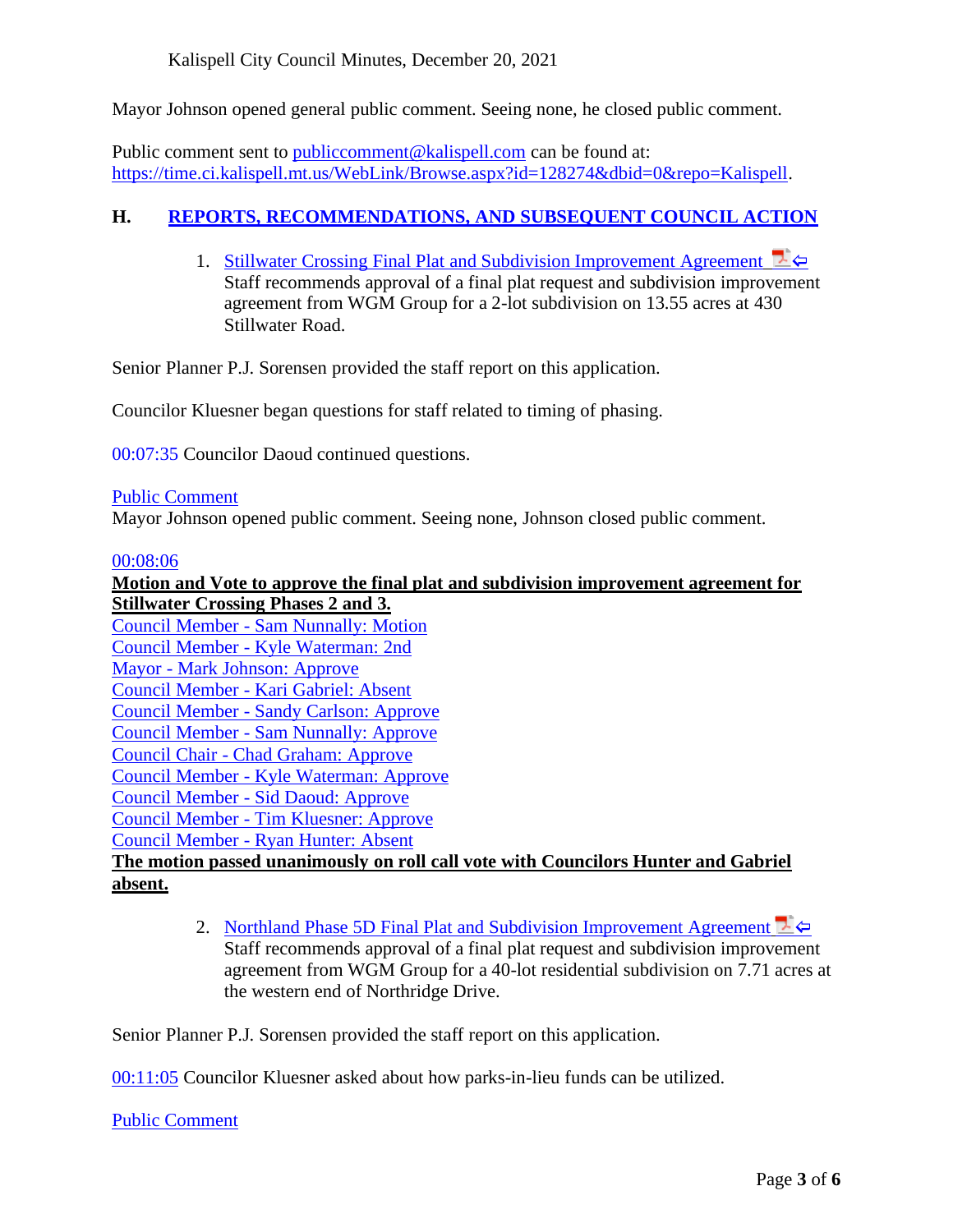Mayor Johnson opened public comment. Seeing none, he closed public comment.

#### [00:12:13](avca:adecaded-7be1-40ff-98f1-71bc64f901f6@00:12:13)

**Motion and Vote to approve the final plat and subdivision improvement agreement for the Northland Subdivision Phase 5D to include the cash-in-lieu payment for parks.** Council Member - [Sid Daoud: Motion](avca:adecaded-7be1-40ff-98f1-71bc64f901f6@00:13:11) Council Chair – [Sandy Carlson: 2](avca:adecaded-7be1-40ff-98f1-71bc64f901f6@00:13:11)<sup>nd</sup> Mayor - [Mark Johnson: Approve](avca:adecaded-7be1-40ff-98f1-71bc64f901f6@00:13:11) Council Member - [Kari Gabriel: Absent](avca:adecaded-7be1-40ff-98f1-71bc64f901f6@00:13:11) Council Member - [Sandy Carlson: Approve](avca:adecaded-7be1-40ff-98f1-71bc64f901f6@00:13:11) Council Member - [Sam Nunnally: Approve](avca:adecaded-7be1-40ff-98f1-71bc64f901f6@00:13:11) Council Chair - [Chad Graham: Approve](avca:adecaded-7be1-40ff-98f1-71bc64f901f6@00:13:11) Council Member - [Kyle Waterman: Approve](avca:adecaded-7be1-40ff-98f1-71bc64f901f6@00:13:11) Council Member - [Sid Daoud: Approve](avca:adecaded-7be1-40ff-98f1-71bc64f901f6@00:13:11) Council Member - [Tim Kluesner: Approve](avca:adecaded-7be1-40ff-98f1-71bc64f901f6@00:13:11) Council Member - [Ryan Hunter: Absent](avca:adecaded-7be1-40ff-98f1-71bc64f901f6@00:13:11) **The motion passed unanimously on roll call vote with Councilors Hunter and Gabriel absent.**

3. [Opioid Settlement Agreements](avca:adecaded-7be1-40ff-98f1-71bc64f901f6@00:13:23)

Staff recommends that Council review and discuss the settlement agreements to decide whether the City of Kalispell should participate in the settlement agreements.

City Manager Doug Russell provided background on this item.

[00:14:58](avca:adecaded-7be1-40ff-98f1-71bc64f901f6@00:14:58) Councilor Carlson began questions for staff related to participation.

[00:16:52](avca:adecaded-7be1-40ff-98f1-71bc64f901f6@00:16:52) Councilor Graham continued questions.

[00:19:13](avca:adecaded-7be1-40ff-98f1-71bc64f901f6@00:19:13) Councilor Kluesner continued questions related to participation by other municipalities and how the money would be allocated.

[00:23:17](avca:adecaded-7be1-40ff-98f1-71bc64f901f6@00:23:17) Councilor Waterman asked about the intent of the County Commission.

#### **[Public Comment](avca:adecaded-7be1-40ff-98f1-71bc64f901f6@00:23:58)**

Mayor Johnson opened public comment on this item. Seeing none, he closed public comment.

#### *[Bill Rossbach, Public Comment](avca:adecaded-7be1-40ff-98f1-71bc64f901f6@00:24:06)*

Mr. Rossbach explained he is an attorney in Missoula and represents the Attorney General's office. He explained the sliding scale that would be used for this settlement, saying the more participation by counties and municipalities the more money the state would receive. He then spoke regarding allocations and then went into how the money must be used. Mr. Rossbach then reported that 45 out of 50 states have already signed on and said he was involved in the development of the agreement. He spoke to the expected time frame to receive funds.

Seeing no further public comment, Mayor Johnson closed public comment.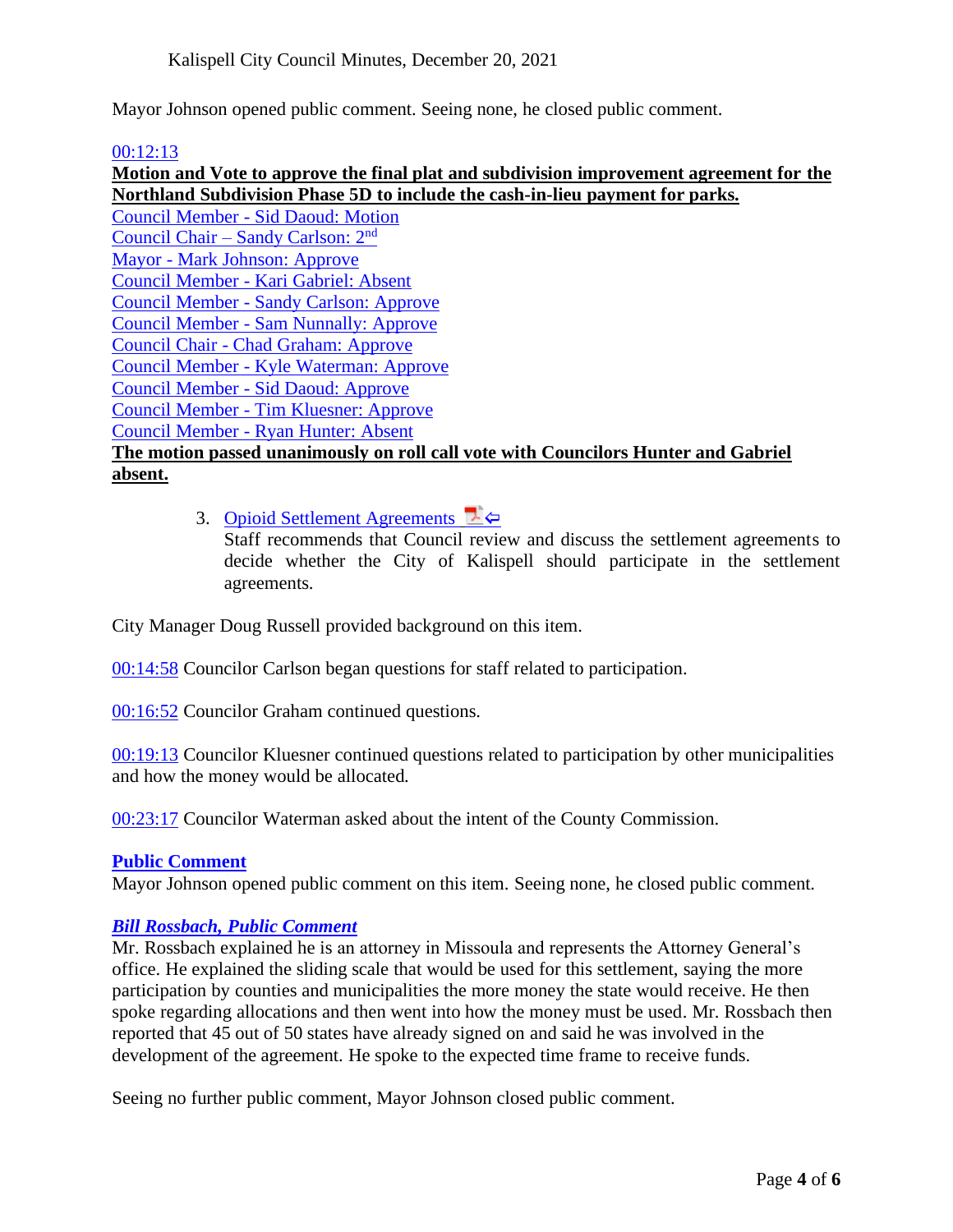#### [00:31:25](avca:adecaded-7be1-40ff-98f1-71bc64f901f6@00:31:25)

**Motion for the city of Kalispell to join in the opioid settlement agreements as stated in the memorandum.**  Council Member – Tim Kluesner: Motion Council Member – Kyle Waterman: 2nd

#### [Discussion on the motion.](avca:adecaded-7be1-40ff-98f1-71bc64f901f6@00:31:47)

#### **Vote on the motion.**

Council Member - [Sid Daoud: Motion](avca:adecaded-7be1-40ff-98f1-71bc64f901f6@00:43:12) Council Member - [Kyle Waterman: 2nd](avca:adecaded-7be1-40ff-98f1-71bc64f901f6@00:43:12) Mayor - [Mark Johnson: Approve](avca:adecaded-7be1-40ff-98f1-71bc64f901f6@00:43:12) Council Member - [Kari Gabriel: Absent](avca:adecaded-7be1-40ff-98f1-71bc64f901f6@00:43:12) Council Member - [Sandy Carlson: Approve](avca:adecaded-7be1-40ff-98f1-71bc64f901f6@00:43:12) Council Member - [Sam Nunnally: Approve](avca:adecaded-7be1-40ff-98f1-71bc64f901f6@00:43:12) Council Chair - [Chad Graham: Approve](avca:adecaded-7be1-40ff-98f1-71bc64f901f6@00:43:12) Council Member - [Kyle Waterman: Approve](avca:adecaded-7be1-40ff-98f1-71bc64f901f6@00:43:12) Council Member - [Sid Daoud: Disapprove](avca:adecaded-7be1-40ff-98f1-71bc64f901f6@00:43:12) Council Member - [Tim Kluesner: Approve](avca:adecaded-7be1-40ff-98f1-71bc64f901f6@00:43:12) Council Member - [Ryan Hunter: Absent](avca:adecaded-7be1-40ff-98f1-71bc64f901f6@00:43:12)

## **The motion passed with Councilor Daoud opposed and Councilors Hunter and Gabriel absent.**

## **I. [CITY MANAGER, COUNCIL, AND MAYOR REPORTS](avca:adecaded-7be1-40ff-98f1-71bc64f901f6@00:43:18) (No Action)**

• No work session scheduled for December 27, 2021. Next meeting will occur January 3, 2022.

[00:43:54](avca:adecaded-7be1-40ff-98f1-71bc64f901f6@00:43:54) Councilor Carlson asked whether photos would be taken at the January 3, 2022, meeting. (Staff will inform council.)

[00:44:24](avca:adecaded-7be1-40ff-98f1-71bc64f901f6@00:44:24) Councilor Waterman talked about his experiences working on Council and what a learning experience it has been. He said he appreciates serving with the other Council members. He looks forward to continuing with community service as a citizen. He talked about how the community has solved many problems and partnerships should be supported. He then spoke to the importance of having conversations with the Health Board about issues such as the opioid crisis and behavioral health. He then spoke regarding feeling pride over the passage of a County septage treatment biosolids composting facility plan with 2 million dollars through the Flathead City-County Board of Health. This facility could be a regional solution. Councilor Waterman explained he wished the Council would have had a chance to talk about the pedestrian plan while he was on council. He would like council to consider where bike lanes can go throughout the community. He would prefer a bike lane on  $1<sup>st</sup>$  Avenue East to try to get bike traffic off Main Street. He thanked Council and wishes the remainder of the Council the best.

[00:48:48](avca:adecaded-7be1-40ff-98f1-71bc64f901f6@00:48:48) Councilor Graham said it has been great working on the Council with Councilor Waterman and spoke to Councilor Waterman's assets. Councilor Graham then spoke to serving with Councilor Kluesner and wished him well.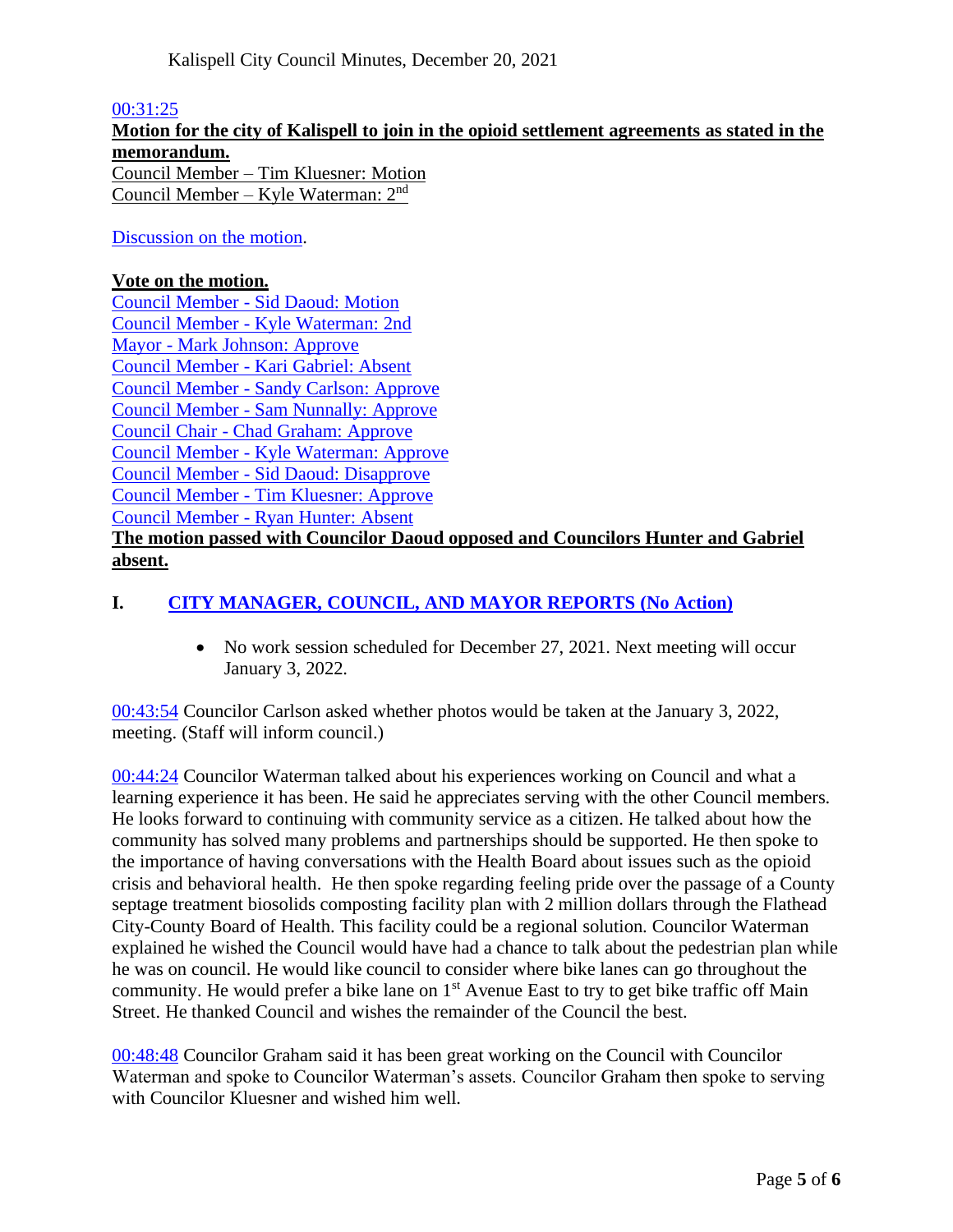[00:50:40](avca:adecaded-7be1-40ff-98f1-71bc64f901f6@00:50:40) Councilor Kluesner spoke to his experiences serving on the Council over the past 16  $\frac{1}{2}$ years and what a learning experience it has been. He thanked staff members, the Mayor, current Council members as well as past Council members and Mayors.

[00:57:26](avca:adecaded-7be1-40ff-98f1-71bc64f901f6@00:57:26) Councilor Nunnally spoke to working with Councilors Kluesner and Waterman.

[00:58:07](avca:adecaded-7be1-40ff-98f1-71bc64f901f6@00:58:07) Councilor Daoud thanked Councilors Kluesner and Waterman saying he has learned a lot from each of them. Councilor Daoud then spoke to the apartment buildings and multi-family housing that has been approved by Council over the past year, speaking to how that may have been positively impacted by the reduction in impact fees.

Councilor Daoud then spoke to the opioid settlement agreement item that was on the agenda.

[01:01:55](avca:adecaded-7be1-40ff-98f1-71bc64f901f6@01:01:55) Mayor Johnson spoke to the work that Councilor Waterman has done in the past four years and said he looks forward to seeing what he accomplishes in the future. Mayor Johnson spoke to the discussions he has had over the years with Councilor Kluesner and how he has learned from him. He then said government is not the answer and the biggest things accomplished have included looking to the community for solutions. He then pledged to the new Council members that he will work to provide a welcoming environment for them. Mayor Johnson then wished everyone a Merry Christmas and Happy New Year.

## **J. ADJOURNMENT**

Mayor Johnson adjourned the meeting at 8:04 p.m.

Aimee Brunckhorst, CMC City Clerk

\_\_\_\_\_\_\_\_\_\_\_\_\_\_\_\_\_\_\_\_\_\_\_\_\_\_\_\_\_\_\_\_\_\_\_\_\_\_\_\_

Minutes approved on, 2022

# **UPCOMING SCHEDULE / FOR YOUR INFORMATION**

**City Offices Closed –** December 24, 2021 – Christmas Holiday

**City Offices Closed** – December 31, 2021 – New Year's Holiday

**Next Regular Meeting –** January 3, 2022, at 7:00 p.m. – Council Chambers

**Next Work Session** – January 10, 2022, at 7:00 p.m. – Council Chambers

Watch City Council sessions live on Charter Cable Channel 190 or online at the [Meetings on](http://www.kalispell.com/mayor_and_city_council/meetings.php)  [Demand](http://www.kalispell.com/mayor_and_city_council/meetings.php) tab at [www.kalispell.com.](http://www.kalispell.com/)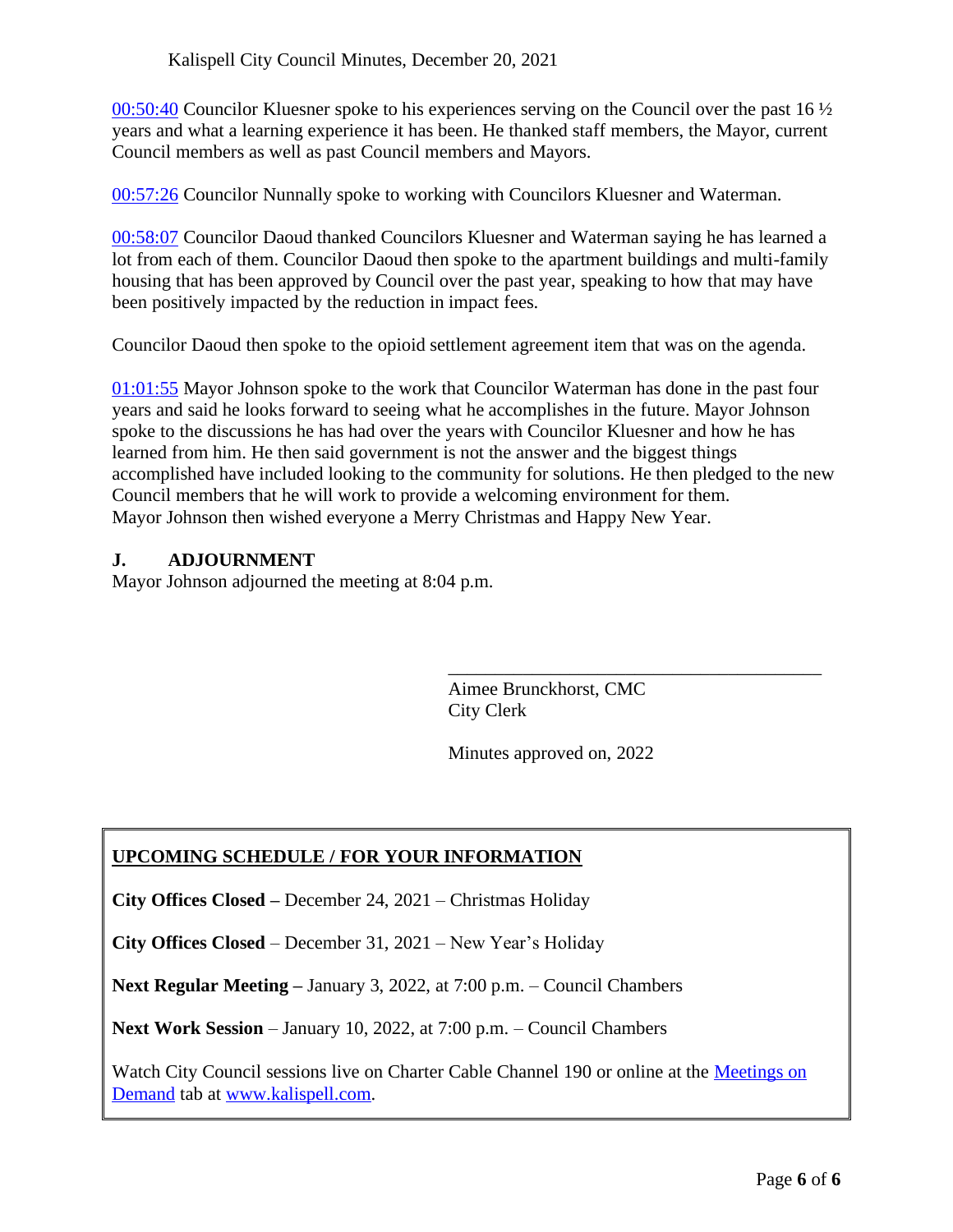

City of Kalispell Clerk's Office 201 First Avenue East, PO Box 1997, Kalispell, Montana 59903 (406) 758-7756 [cityclerk@kalispell.com](mailto:cityclerk@kalispell.com) 

| <b>REPORT TO:</b>                    | Doug Russell, City Manager                                  |
|--------------------------------------|-------------------------------------------------------------|
| <b>FROM:</b>                         | Aimee Brunckhorst, CMC, City Clerk & Communications Manager |
| <b>MEETING DATE:</b> January 3, 2022 |                                                             |

RE: Economic Revolving Loan Fund Committee Appointment

The Economic Revolving Loan Fund Committee is a five-person board with three-year terms with preference given to those involved in financial institution lending and to those holding a CPA, an accountant, or a Commercial Insurance Agent. The Committee created in 2003 with [Resolution](https://time.ci.kalispell.mt.us/WebLink/DocView.aspx?dbid=0&id=1737&page=1&cr=1) [4780,](https://time.ci.kalispell.mt.us/WebLink/DocView.aspx?dbid=0&id=1737&page=1&cr=1) is tasked with reviewing loan applications for Economic Development Revolving Loan Funds.

The Committee has one vacancy due to a resignation with a term expiring April 30, 2024, and one new applicant. Appointments are made by the Mayor with the approval of Council.

**RECOMMENDATION:** Mayor Johnson appoint, with the approval of Council, Daniel James to the Economic Revolving Loan Fund Committee.